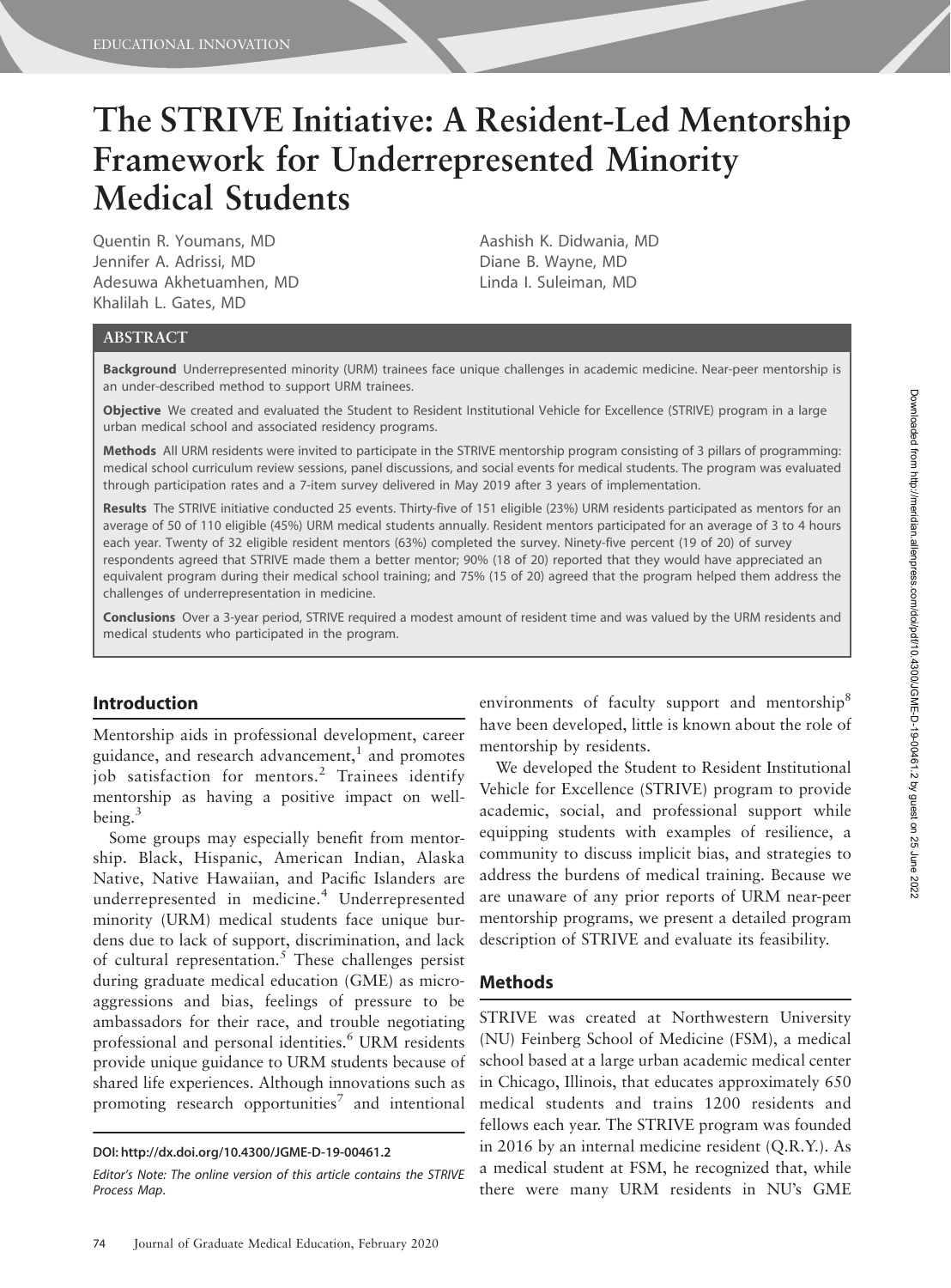programs, URM medical students had limited exposure to them.

Beginning in 2016, URM residents were identified using records of self-reported race and ethnicity from the GME office at the McGaw Medical Center of NU, which sponsors all training programs accredited by the Accreditation Council for Graduate Medical Education (see online supplemental material for the STRIVE process map). Information regarding STRIVE (including structure, expectations, and program history) was disseminated through e-mail to URM trainees at the beginning of each academic year (AY). URM students were identified through the Office of Diversity and Inclusion at FSM with assistance from the business coordinator (approximately 10 hours per year). At the beginning of each AY, an e-mail was sent to URM students welcoming participation.

STRIVE's leadership structure was devised to promote sustainability. The first president of STRIVE (Q.R.Y.) was responsible for program execution for 2 years. In the third year, leadership responsibilities transitioned to the second president (J.A.A.) for a 2 year term. Each year, URM residents who are interested in leadership roles are identified to build a pipeline of succession. The current vice president of STRIVE (A.A.) has committed to serve as president for the fifth year of the program. STRIVE resident leaders work closely with URM student groups to develop content and timing of sessions.

#### TABLE 1 STRIVE Pillars of Programming

#### What was known and gap Near-peer mentorship is an under-described method to support underrepresented minority (URM) trainees who face unique challenges in academic medicine.

#### What is new

A Student to Resident Institutional Vehicle for Excellence (STRIVE) program in a large urban medical school and associated residency programs.

#### Limitations

The use of a single institution with a small number of students and residents limits the study's generalizability. The resident survey was developed without testing for validity evidence.

#### Bottom line

STRIVE required a modest amount of resident time and was valued by the URM residents and medical students who participated in the program.

Residents organize regular sessions (approximately 8 each AY), including course reviews, panel discussions, and social events with particular consideration of the medical student experiences as well as schedule limitations of GME trainees. While many one-to-one mentoring relationships arose organically, most sessions were intentionally designed as group sessions. Academic sessions occurred in classrooms and involved first- or second-year, organ-based content, while social events involved all classes to foster community. The business coordinator in the NU Office of Diversity and Inclusion assisted with administrative tasks such as reserving rooms and ordering food. Resident mentors were invited to

| <b>Pillar</b>              | <b>Description</b>                                                                                                                                                                                                                                                                                                                                | <b>Examples</b>                                                                                                                                                                                                                                                                                                                                                      |  |  |
|----------------------------|---------------------------------------------------------------------------------------------------------------------------------------------------------------------------------------------------------------------------------------------------------------------------------------------------------------------------------------------------|----------------------------------------------------------------------------------------------------------------------------------------------------------------------------------------------------------------------------------------------------------------------------------------------------------------------------------------------------------------------|--|--|
| Curriculum review sessions | Students shared course syllabi with resident<br>mentors who conducted 2-hour review<br>sessions on topics related to their<br>specialty. Sessions were intended to focus<br>on clinical content relevant to current<br>coursework. Complete curricular<br>alignment was not required.                                                             | URM internal medicine residents reviewed<br>the cardiovascular module for first-year<br>medical students before the module<br>examination.                                                                                                                                                                                                                           |  |  |
| Panel discussions          | Led by URM residents on topics related to<br>clinical training and career planning. FSM<br>has assigned faculty members from each<br>residency program who serve as formal<br>student career advisors. The purpose of<br>STRIVE career discussions was to provide<br>resident perspectives in addition to<br>faculty resources already available. | • Success in the Clinical Years: Preparing<br>second-year medical students for the<br>transition to the clinical phase of<br>education.<br>• Picking a Specialty: Providing information<br>and personal experiences to aid third-<br>year students with specialty selection.<br>• Medical Student to Intern: Advice for<br>fourth-year students prior to graduation. |  |  |
| Social events              | Off-campus events promoting trusting<br>relationships and building a community<br>of emotional and professional support.                                                                                                                                                                                                                          | • Annual welcome event setting a tone of<br>inclusivity and comfort.<br>• End-of-the-year event celebrating<br>successful completion of the academic<br>year.                                                                                                                                                                                                        |  |  |

Abbreviations: URM, underrepresented minority; FSM, Feinberg School of Medicine; STRIVE, Student to Resident Institutional Vehicle for Excellence.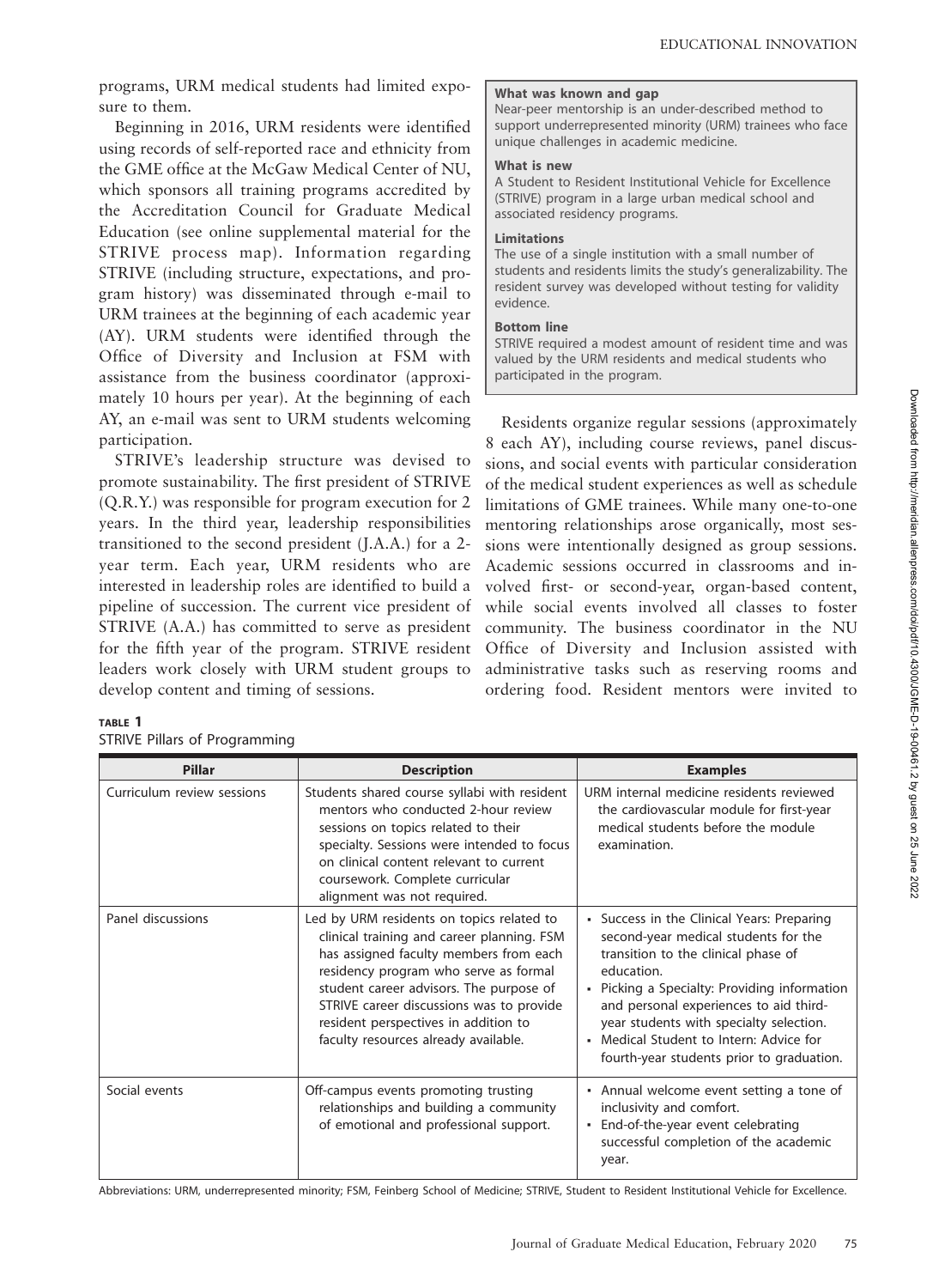#### BOX Representative Resident Peer Mentor Survey  $$

- & ''STRIVE is an outlet to discuss the unspoken rules and experiences of being a minority in medicine.''
- & ''Connected me with several colleagues I would not have met otherwise which have had both immediate and longlasting input on my career as a physician. STRIVE has reenforced the necessity of great mentorship and accountability for progressing our position as underrepresented minorities in medicine.''
- & ''I like being part of the group and having the opportunity to mentor, but unfortunately since I am not at the downtown campus, it makes it hard to attend and participate in the events.''
- & ''It is so rewarding (and almost therapeutic) to be able to give advice to younger students...I feel like I'm making a meaningful difference in their lives and helping them go into residency with confidence.''
- & ''Perhaps a minority women in medicine event might be helpful since there are additional challenges that women in medicine particular face. Or even just to build more comradery amongst the URM women.''

Examples of comments in response to "How has STRIVE impacted your trainee experience?'' and ''Other comments/suggestions.''

events via e-mail and participated as their training schedules allowed. Session content and timing were adjusted yearly based on student feedback. An important component of all sessions was maintaining an informal environment in which students felt comfortable expressing themselves openly and addressing any issues in the learning environment. Sample sessions are shown in TABLE 1.

STRIVE received initial funding from the NU Linzer Grant for Faculty Innovation in Diversity and Equity under an umbrella initiative that received \$19,000 over a 2-year period with a commitment from the GME Office to continue funding at this level as a budget line item. Funds support food and space costs and a modest stipend for mentors (\$100 gift card). Residents received the stipend if they participated in at least one mentorship event. Residents were not compensated for attending social events.

We tracked the number of events and student and resident participation to determine acceptability of STRIVE. In May 2019, resident mentors were asked to complete a 7-item online survey using a Likert-type scale (range 1–5 from strongly disagree to strongly agree) developed by the authors without additional testing to assess attitudes toward STRIVE.

This program evaluation was deemed exempt from review by the NU Institutional Review Board.

## Results

The STRIVE program coordinated 25 events over the course of 3 AYs. Annually, an average of 15 residents

#### TABLE 2

STRIVE Resident Peer Mentor Demographics ( $n = 35$ )

| <b>Characteristic</b>          | n (%)          |  |  |  |  |  |
|--------------------------------|----------------|--|--|--|--|--|
| Sex                            |                |  |  |  |  |  |
| Female                         | 23 (66)        |  |  |  |  |  |
| Race                           |                |  |  |  |  |  |
| Black/African American         | 32 (91)        |  |  |  |  |  |
| Hispanic                       | 3(9)           |  |  |  |  |  |
| Native American                | 0(0)           |  |  |  |  |  |
| FSM alumni                     | 7(20)          |  |  |  |  |  |
| Postgraduate year <sup>a</sup> |                |  |  |  |  |  |
| 1                              | 16 (45)        |  |  |  |  |  |
| $\overline{2}$                 | 10 (28)        |  |  |  |  |  |
| 3                              | 3(9)           |  |  |  |  |  |
| 4                              | 3(9)           |  |  |  |  |  |
| 5                              | 3(9)           |  |  |  |  |  |
| Specialty                      |                |  |  |  |  |  |
| Anesthesiology                 | 4              |  |  |  |  |  |
| Dermatology                    | $\overline{2}$ |  |  |  |  |  |
| Emergency medicine             | 3              |  |  |  |  |  |
| Family medicine                | 1              |  |  |  |  |  |
| Internal medicine              | 3              |  |  |  |  |  |
| Neurology                      | 3              |  |  |  |  |  |
| Obstetrics and gynecology      | 4              |  |  |  |  |  |
| Ophthalmology                  | 1              |  |  |  |  |  |
| Orthopedic surgery             | 1              |  |  |  |  |  |
| Otolaryngology                 | 1              |  |  |  |  |  |
| Pediatrics                     | 4              |  |  |  |  |  |
| Psychiatry                     | $\overline{2}$ |  |  |  |  |  |
| Radiation oncology             | 1              |  |  |  |  |  |
| Radiology                      | 1              |  |  |  |  |  |
| General surgery                | 4              |  |  |  |  |  |

Abbreviations: STRIVE, Student to Resident Institutional Vehicle for Excellence; FSM, Feinberg School of Medicine.

<sup>a</sup> Represents the year that the mentor began participating in STRIVE.

(range 13–17) were recruited to function as peer mentors. Thirty-five of an average of 151 (23%) eligible residents per year participated over 3 AYs. Thirty-two of 35 (91%) self-identified as Black/ African American, and 3 of 35 (9%) self-identified as Hispanic. Seven resident mentors (20%) were graduates of FSM. Residents represented a broad range of specialties (TABLE 2) and participated an average of 3 to 4 hours each year. An average of 50 URM medical students of 110 eligible (45%) participated annually. Average student attendance at each event grew from 8 in the first AY to 15 in the third AY. To date, 8 resident mentors have completed GME, and 3 of those have been recruited to faculty positions at NU.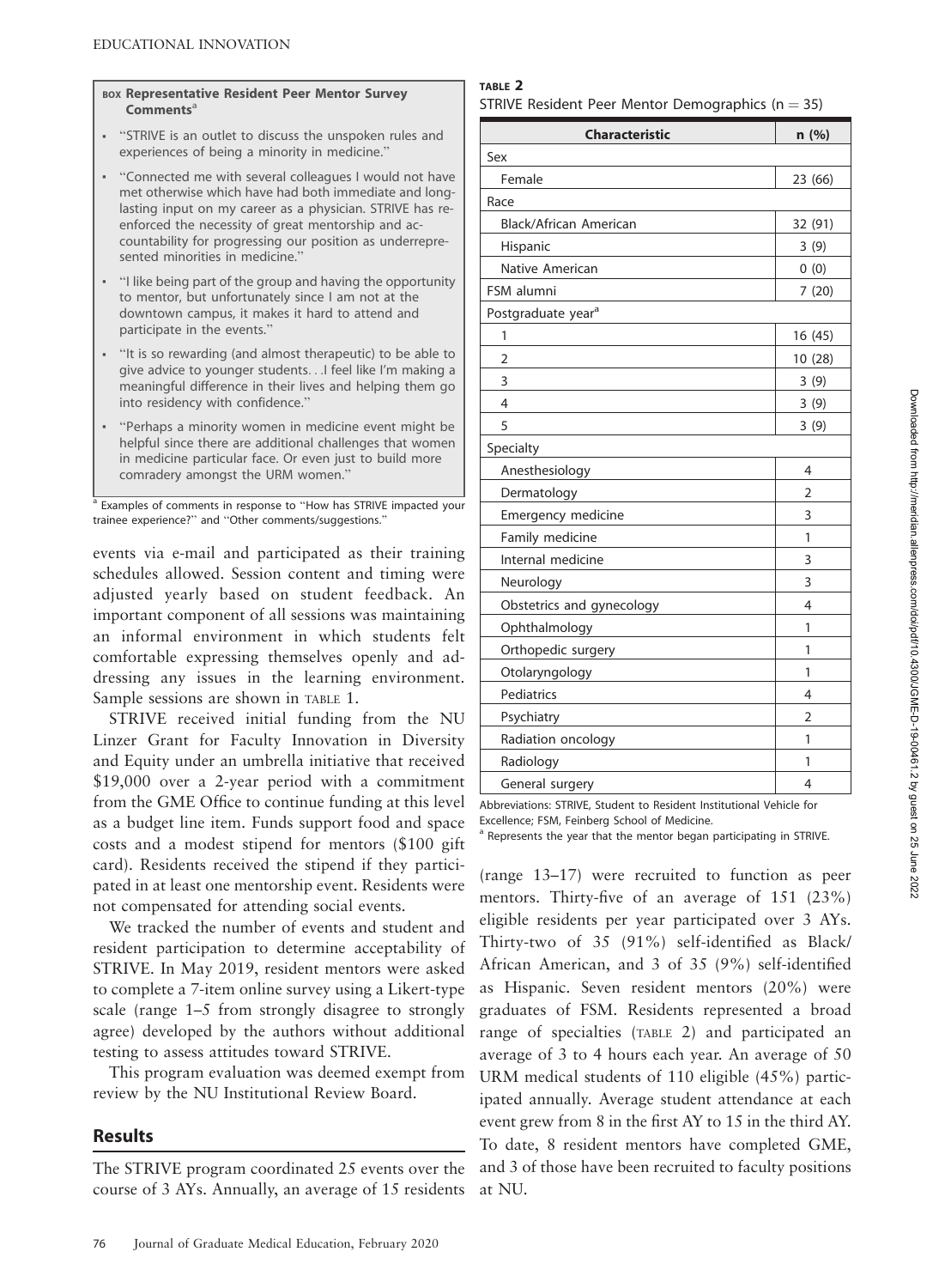| <b>Statement</b>                                                                                                                  | <b>Strongly</b><br>Disagree, n (%) | Disagree,<br>n(%) | <b>Neither Agree</b><br>nor Disagree, n (%) | Agree,<br>n(%) | <b>Strongly</b><br>Agree, n (%) |
|-----------------------------------------------------------------------------------------------------------------------------------|------------------------------------|-------------------|---------------------------------------------|----------------|---------------------------------|
| STRIVE has made me a better mentor.                                                                                               | 0(0)                               | 0(0)              | 1(5)                                        | 11(55)         | 8(40)                           |
| STRIVE has helped me deal with the<br>challenges of underrepresentation in<br>medicine.                                           | 0(0)                               | 0(0)              | 5(25)                                       | 4(20)          | 11(55)                          |
| I have benefited professionally from<br>participating in the STRIVE program.                                                      | 0(0)                               | 0(0)              | 4(20)                                       | 6(30)          | 10(50)                          |
| STRIVE has strengthened my desire to<br>enter academic medicine.                                                                  | 0(0)                               | 2(10)             | 2(10)                                       | 7(35)          | 9(45)                           |
| I would recommend becoming a mentor<br>in the STRIVE program to future<br>underrepresented minority graduate<br>medical trainees. | 0(0)                               | 0(0)              | 0(0)                                        | 4(20)          | 16(80)                          |
| I would have appreciated STRIVE (or an<br>equivalent program) during my<br>medical school training.                               | 0(0)                               | 0(0)              | 2(10)                                       | 6(30)          | 12(60)                          |
| STRIVE has contributed positively to my<br>overall wellness as a trainee.                                                         | 0(0)                               | 0(0)              | 2(10)                                       | 5(25)          | 13 (65)                         |

TABLE 3 STRIVE Attitudes Assessment Survey Results ( $n = 20$  Mentors)

Abbreviation: STRIVE, Student to Resident Institutional Vehicle for Excellence.

After excluding the co-authors of this article, 32 residents were eligible for the program evaluation survey, and 20 of 32 (63%) completed it. URM residents reported high satisfaction with their role as a near-peer mentor. Specifically, 95% (19 of 20) of respondents agreed that STRIVE made them a better mentor; 75% (15 of 20) agreed that the program helped them deal with challenges of underrepresentation in medicine; 90% (18 of 20) reported they would have appreciated an equivalent program during medical school training; and 90% (18 of 20) reported that STRIVE positively affected their overall wellness as a trainee (TABLE 3). Representative resident comments provide additional information about these themes (BOX).

## **Discussion**

The STRIVE program recruited URM medical students and residents for a near-peer mentoring, institution-wide program with high satisfaction reported by the participating residents. The program has been sustained and is entering its fifth year.

The near-peer mentoring model has shown success in other resident-to-medical student contexts.<sup>9,10</sup> To our knowledge, ours is the first program to specifically connect URM residents and medical students for the purposes of mentorship. Prior research connected senior residents with 1 to 2 medical students during their obstetrics and gynecology rotation.<sup>9</sup> While most medical students in this rotation reported satisfaction with the program, only 18% of residents felt well

connected with their students. STRIVE improves on this model by group-based mentoring that promotes exposure to many potential resident mentors over the course of an AY and allows for organic relationships to arise. An additional study connected first-year medical students with residents to aid in the transition to medical school.<sup>10</sup> While this orientation program fostered communication between students and residents, STRIVE employs defined pillars including curriculum review sessions and panel discussions that promote a more comprehensive experience for students.

A learning environment characterized by a ''family atmosphere'' has been shown to be a key component to promoting success for URM trainees.<sup>8</sup> Resident mentors in our program reported positive contributions to their well-being from STRIVE. This may have resulted from the intentionally informal nature of STRIVE, which allowed trainees a safe space to be open and vulnerable about their trials and triumphs.

Institutions must be mindful of the ''minority tax'' as they consider developing programs like STRIVE (ie, additional responsibilities placed on minorities in the name of diversity).<sup>11</sup> The STRIVE program has an impact while potentially mitigating the minority tax through autonomy, flexibility, and ownership. Further study is needed to ensure the minority tax is mitigated in our program over time.

Increased racial and ethnic diversity in the US physician workforce is a recommended strategy to address racial disparities in health care.<sup>12</sup> Eighty percent of resident mentors agreed that STRIVE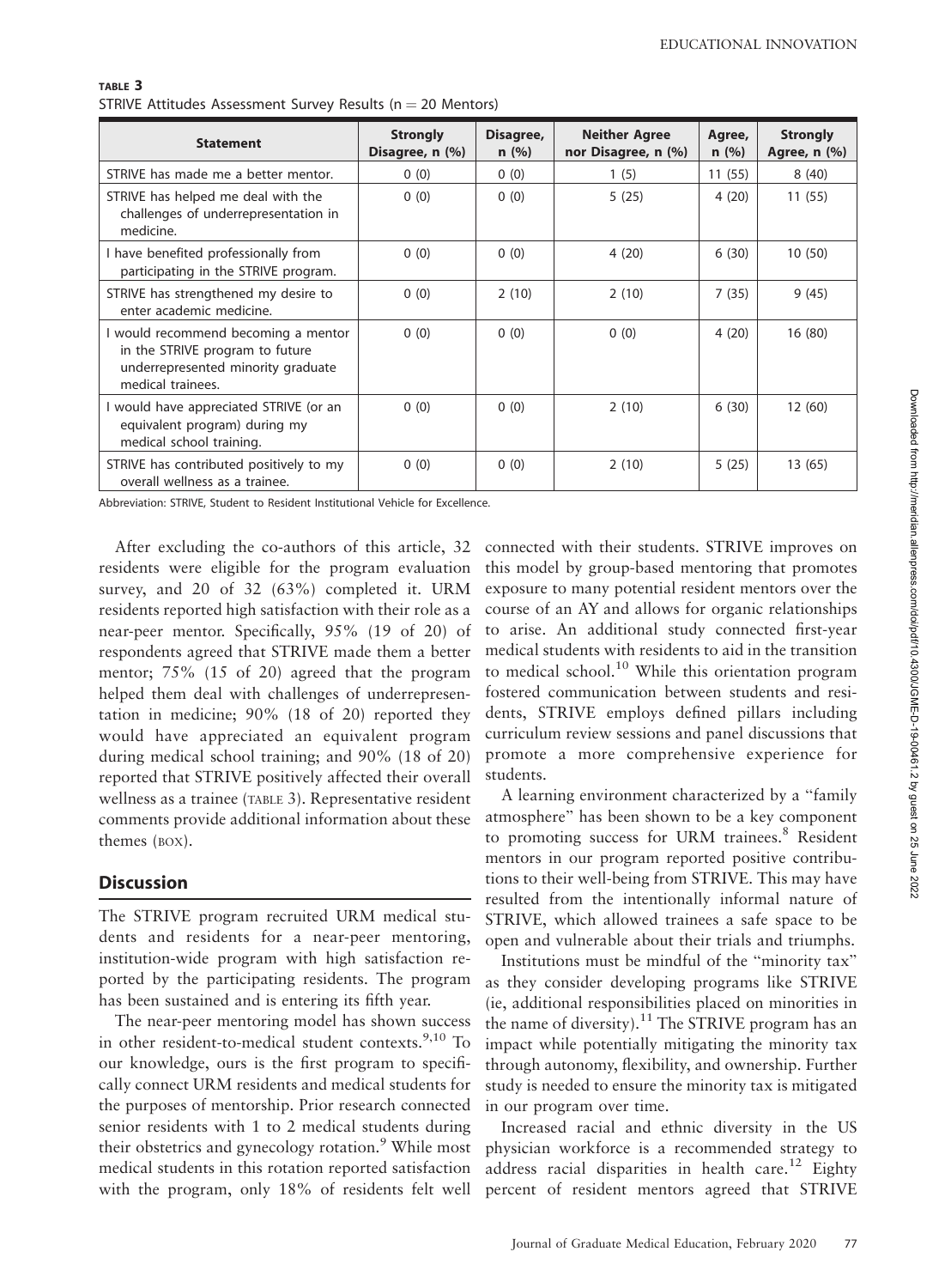strengthened their desire to enter academic medicine. Early results from STRIVE show successful recruitment of 38% of eligible residents as faculty. Although we cannot directly tie this to participation in STRIVE, time and further study will show whether the program enhances URM faculty recruitment.

This study's generalizability to other institutions is limited by the use of a single institution with a small number of students and residents. STRIVE requires resident champions who may be difficult to recruit in the setting of rigorous training experiences. As the resident survey was developed without testing for validity evidence, respondents may not have interpreted questions as intended. Only 63% of URM mentors completed the survey. Finally, we did not formally teach mentorship skills or assess whether a mentor-mentee relationship was perceived by participating students.<sup>13</sup>

Showing reproducibility of the STRIVE model is an important next step. Two institutions have expressed interest, with planning currently underway. In addition, a more rigorous outcome evaluation is planned, including residency Match results, standardized examination scores, and prevalence of burnout and isolation.<sup>14</sup>

# Conclusions

The STRIVE program successfully connected URM residents and medical students at our institution over a 3-year period via a structured near-peer mentorship model providing support through curriculum review sessions, panel discussions, and social events.

## References

- 1. Sambunjak D, Straus SE, Marušić A. Mentoring in academic medicine: a systematic review. JAMA. 2006;296(9):1103–1115. doi:10.1001/jama.296.9. 1103.
- 2. Lee CD, del Carmen Montiel E. The correlation of mentoring and job satisfaction: a pilot study of mental health professionals. Community Ment Health J. 2011;47(4):482–487. doi:10.1007/s10597-010-9356-7.
- 3. Daskivich TJ, Jardine DA, Tseng J, Correa R, Stagg BC, Jacob KM, et al. Promotion of wellness and mental health awareness among physicians in training: perspective of a national, multispecialty panel of residents and fellows. J Grad Med Educ. 2015;7(1):143–147. doi:10.4300/JGME-07-01-42.
- 4. Deville C, Hwang WT, Burgos R, Chapman CH, Both S, Thomas CR. Diversity in graduate medical education in the United States by race, ethnicity, and sex, 2012. JAMA Intern Med. 2015;175(10):1706–1708. doi:10. 1001/jamainternmed.2015.4324.
- 5. Orom H, Semalulu T, Underwood W. The social and learning environments experienced by underrepresented minority medical students: a narrative review. Acad Med. 2013;88(11):1765–1777. doi:10.1097/ACM. 0b013e3182a7a3af.
- 6. Osseo-Asare A, Balasuriya L, Huot SJ, Keene D, Berg D, Nunez-Smith M, et al. Minority resident physicians' views on the role of race/ethnicity in their training experiences in the workplace. JAMA Netw Open. 2018;1(5):e182723. doi:10.1001/jamanetworkopen. 2018.2723.
- 7. Fernandez A, Chen V, Quan J, Martinez A, Flowers L, Aronson L. Evaluation of a medical student research and career development program to increase diversity in academic medicine. Acad Med. 2019;94(8):1220–1228. doi:10.1097/ACM.0000000000002760.
- 8. Elks ML, Herbert-Carter J, Smith M, Klement B, Knight BB, Anachebe NF. Shifting the curve: fostering academic success in a diverse student body. Acad Med. 2018;93(1):66–70. doi:10.1097/ACM. 0000000000001783.
- 9. Sobbing J, Duong J, Dong F, Grainger D. Residents as medical student mentors during an obstetrics and gynecology clerkship. J Grad Med Educ. 2015;7(3):412–416. doi:10.4300/JGME-D-14-00667.1.
- 10. Scott SE, Cook S, Farmer MA, Kim SK, Pomfret RW, Samardzic K, et al. The rising physicians program: a novel approach for mentoring medical students. Mil Med. 2019;184(5–6):e164–e167. doi:10.1093/milmed/ usy289.
- 11. Rodríguez JE, Campbell KM, Pololi LH. Addressing disparities in academic medicine: what of the minority tax? BMC Med Educ. 2015;15:6. doi:10.1186/s12909- 015-0290-9.
- 12. Sequist T. Addressing Racial Disparities in Health Care: A Targeted Action Plan for Academic Medical Centers. Washington, DC: American Association of Medical Colleges; 2009.
- 13. Taylor JS, Faghri S, Aggarwal N, Zeller K, Dollase R, Reis SP. Developing a peer-mentor program for medical students. Teach Learn Med. 2013;25(1):97–102. doi:10.1080/10401334.2012.741544.
- 14. Deas D, Pisano E, Mainous A, Johnson NG, Singleton MH, Gordon L, et al. Improving diversity through strategic planning: a 10-year (2002–2012) experience at the Medical University of South Carolina. Acad Med. 2012;87(11):1548–1555. doi:10.1097/ACM. 0b013e31826d63e0.

All authors are with Northwestern University Feinberg School of Medicine. Quentin R. Youmans, MD, is a Cardiology Fellow, Division of Cardiology, Department of Medicine; Jennifer A. Adrissi, MD, is a Neurology Resident, Department of Neurology; Adesuwa Akhetuamhen, MD, is an Emergency Medicine Resident, Department of Emergency Medicine; Khalilah L. Gates,

7 K